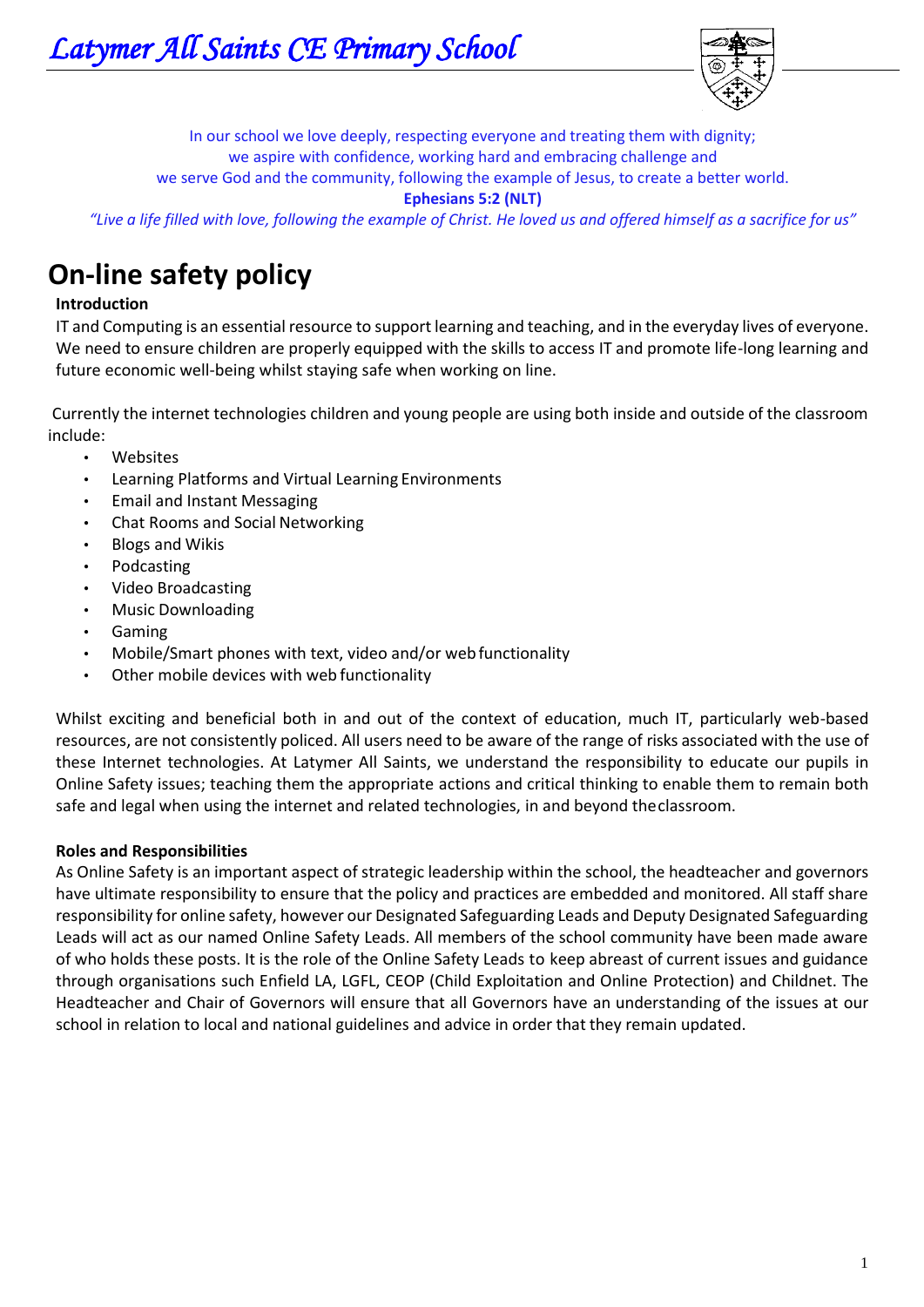# **Teaching and Learning**

The Internet is an essential element for education, business and social interaction. Internet use is a part of the statutory curriculum and a necessary tool for staff and pupils. To ensure the internet is used safely:

- The school Internet access will be designed expressly for pupil use including appropriate content filtering
- Pupils will be given clear objectives for Internet use and taught what use is acceptable and what is not.
- Pupils will be educated in the effective use of the Internet in research, including the skills of knowledge location, retrieval and evaluation
- As part of the Computing curriculum, all year groups have digital literacy units that focus on different elements of staying safe online. These units include topics from how to use a search engine, digital footprints and cyber bullying
- The school will ensure that the use of Internet derived materials by staff and pupils complies with copyright law

Through ICT we ensure that the school meets the needs of all, taking account of gender, ethnicity, culture, religion, language, sexual orientation, age, ability, disability and social circumstances. It is important that in this school we meet the diverse needs of pupils to ensure inclusion for all and that all pupils are prepared for full participation in society.

## **Authorised Internet Access**

By explicitly authorising use of the school's Internet access, pupils, staff, governors and parents are provided with information relating to Online Safety and agree to its use:

- All staff must read and sign the 'Acceptable Use Policy' before using any school ICT resource
- Parents will be informed that pupils will be provided with supervised Internet access and asked to sign and return an Acceptable Use Policy to consent to its use
- Children will also be asked to read and sign an Acceptable Use Policy
- Only authorised equipment, software and Internet access can be used within the school

## **World Wide Web**

The Internet opens up new opportunities and is becoming an essential part of the everyday world for children. However, there are inappropriate and undesirable elements that must be managed:

- If staff or pupils discover unsuitable sites, the URL (address), time, content must be reported to the school office and the Online Safety Lead or other senior member of staff, who will then contact the LGFL who provide our internet
- Pupils should be taught to be critically aware of the materials they are shown and how to validate information before accepting its accuracy
- Pupils should be taught to understand intellectual property rights

## **Email**

E-mail is a quick and easy method of communication. Ensuring beneficial and appropriate usage is an important part of Online Safety:

- Pupils may only use approved e-mail accounts on the schoolsystem
- Pupils must immediately tell a teacher if they receive offensive e-mail
- Pupils must not reveal personal details of themselves or others in e-mail communication, or arrange to meet anyone (in person or in any virtual environment) without specific permission
- Access in school to external personal e-mail accounts may be blocked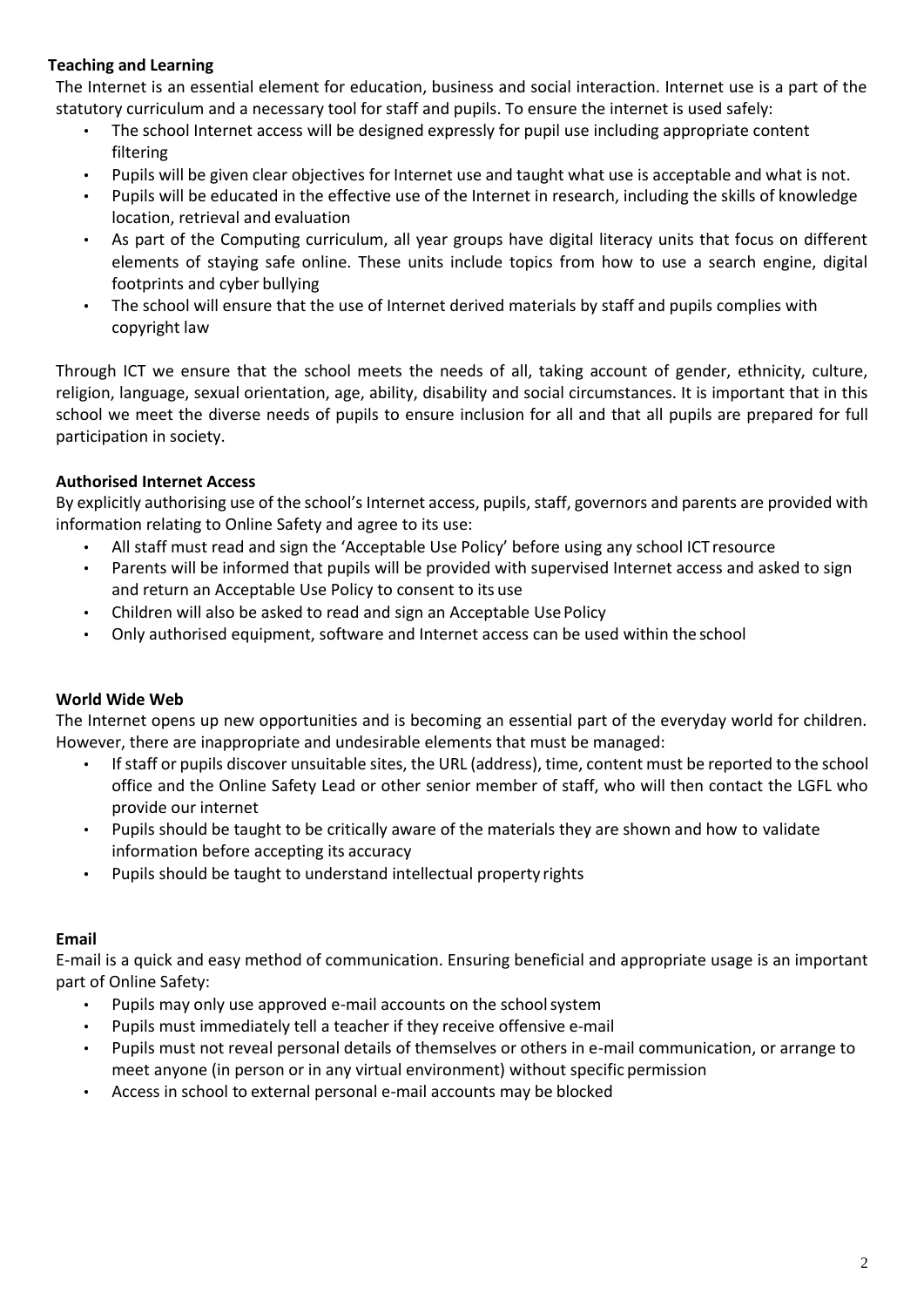- E-mail sent to external organisations should be written with professional standards with careful thought to how the school is represented and authorised before sending, in the same way as a letter written on school headed paper
- Chain letters, spam, advertising and all other emails from unknown sources will be deleted without opening or forwarding

# **Social Networking**

Social networking Internet sites provide facilities to chat and exchange information online. This online world is very different from the real one with the temptation to say and do things beyond usual face-to-face contact:

- The school will block/filter access to social networking sites and newsgroups unless a specific use is approved
- Pupils will be advised never to give out personal details of any kind which may identify themselves, other pupils, their school or their location
- Pupils will be advised not to place personal photos on any social network space in their termly safety lessons
- Pupils and parents will be advised that the use of social network spaces outside school is inappropriate for primary aged pupils
- Pupils will be advised on security and encouraged to set passwords, deny access to unknown individuals and instructed how to block unwanted communications
- Pupils should be encouraged to invite known friends only and deny access toothers
- Parents, pupils and staff will be advised of the dangers of discussing pupils, staff or the school on social networking sites. The Governors will consider taking legal action, where appropriate, to protect pupils, staff and the reputation of the school itself against cyber bullying and defamatorycomments

## **Mobile Phones**

Many mobile phones have access to the Internet and picture and video messaging. Whilst these are the more advanced features, they present opportunities for unrestricted access to the Internet and sharing of images. There are risks of mobile bullying, or inappropriate contact.

- Pupils by permission of the headteacher can bring mobile phones onto the school site where it is seen by the school and parents as a safety/precautionary use. These are to be handed into the class teacher at 8.50am and collected at the end of the day
- The sending of abusive or inappropriate text messages is forbidden
- Staff should always use the school phone to contact parents and never their personalmobile
- Staff, parents, pupils and visitors are not permitted to access or use their mobile phones within the classroom
- Mobile phones should not be used by children, parents or staff in the school playground before, during or after school
- Mobile phones should not be used to make recordings or photos of any kind, nor for sharing of video or pictures that could include images of children other than their own
- Staff may use their mobile phones in the staffroom
- On trips, staff and parent mobile phones should be used for emergenciesonly

## **Digital/Video Cameras/Photographs/iPads**

Pictures, videos and sound are not directly connected to the Internet but images are easily transferred.

- Pupils will not use digital cameras, iPads or video equipment at school unless specifically authorised by staff
- Publishing of images, video and sound will follow the policy set out in this document under 'Published Content'
- Parents and carers are permitted to take photos/videos of their own children in school events but are requested not to share these photos/videos on social networking sites if other pupils appear in the background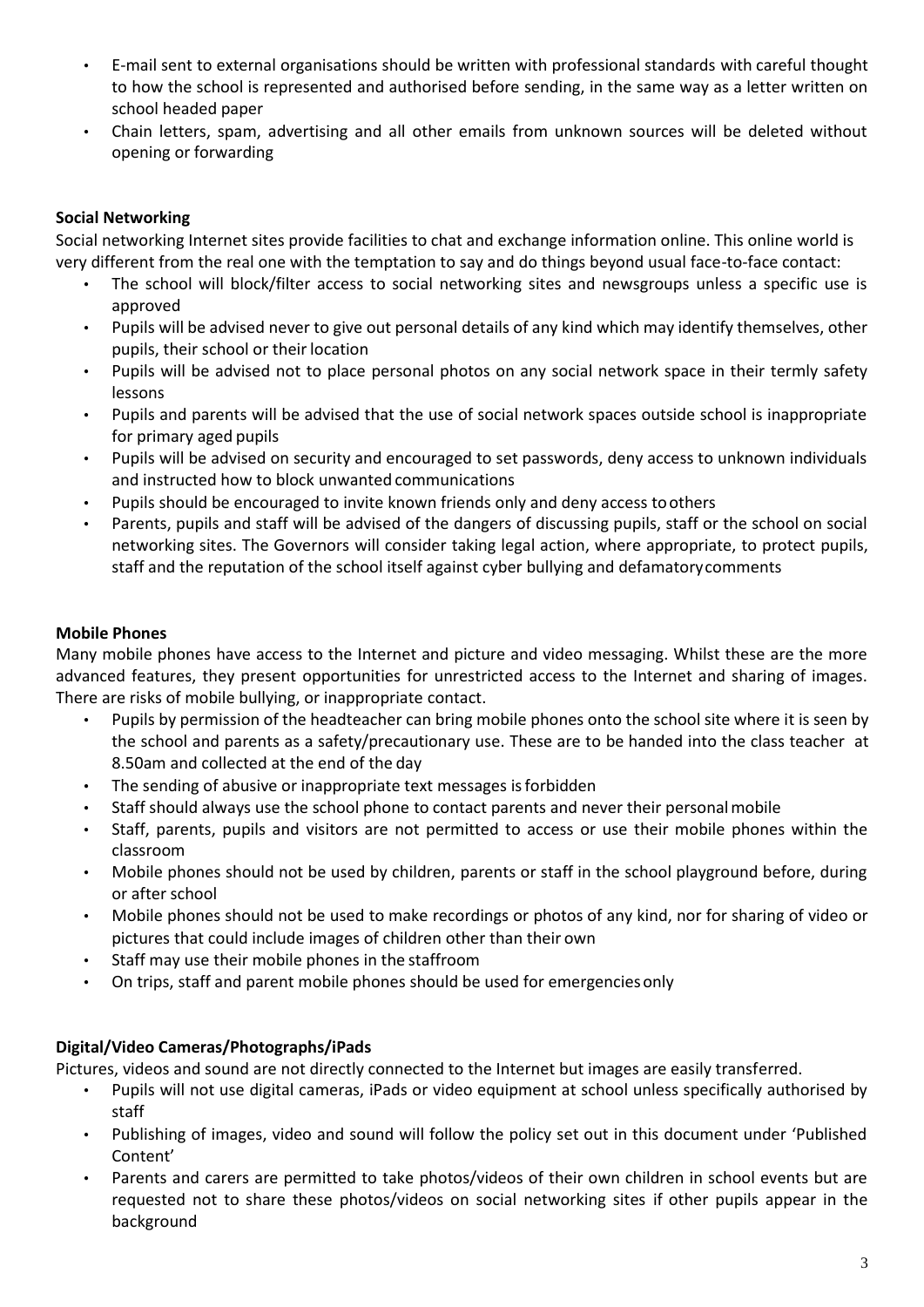- The headteacher or a nominee will inform parent(s)/guardian(s) and others present at school events that photographs/videos may be taken on the basis that they are for private retention and not for publication in any manner
- Staff should always use a school camera to capture images and should not use their personal devices
- Photos taken by the school are subject to the Data Protection Act

## **Published Content and the School Website**

The school website is a valuable source of information for parents and potential parents.

- Contact details on the website will be the school address, e-mail and telephonenumber.
- Staff and pupils' personal information will not be published
- The headteacher or a nominee will take overall editorial responsibility and ensure that content is accurate and appropriate
- Pupils' full names will not be used in association with photographs
- Consent from parents is obtained via the Home School Agreement so that pupils' photos can be published on the school website
- Work will only be published with the permission of the pupil
- Parents should only upload pictures of their own child/children onto social networkingsites
- The Governing body may ban the use of photographic equipment by any parent who does not follow the school policy

## **Information System Security**

- School ICT systems capacity and security will be reviewed regularly
- The school will take all reasonable steps to ensure protection against virus and cyber-attack, installing and updating virus protection regularly
- Security strategies will be discussed with LGFL

## **Protecting Personal Data**

• Personal data will be recorded, processed, transferred and made available according to the Data Protection Act 1998 and Freedom of Information Act

## **Assessing Risk**

- The school will take all reasonable precautions to prevent access to inappropriate material. However, due to the international scale and linked Internet content, it is not possible to guarantee that unsuitable material will never appear on a school computer. The school or Local Authority does not accept liability for the material accessed, or any consequences of Internet access
- The school will audit ICT use to establish if the Online Safety policy is adequate and that the implementation of the Online Safety policy is appropriate

## **Reporting Breaches of Online Safety**

- All breaches of the Online Safety policy need to be reported to the network manager and designated safety lead. The details of the user, date and incident should be reported
- Incidents which may lead to child protection issues will be dealt with by the school through the child protection and safeguarding procedures, being passed on to one of the Designated Teachers immediately – it is their responsibility to decide on appropriate action, not the class teachers
- Incidents which are not child protection issues but may require headteacher intervention (e.g. cyberbullying) should be reported to the headteacher on the same day
- Allegations involving staff should be reported directly to the headteacher or, if concerning the headteacher, directly to the Chair of Governors
- Evidence of incidents must be preserved and retained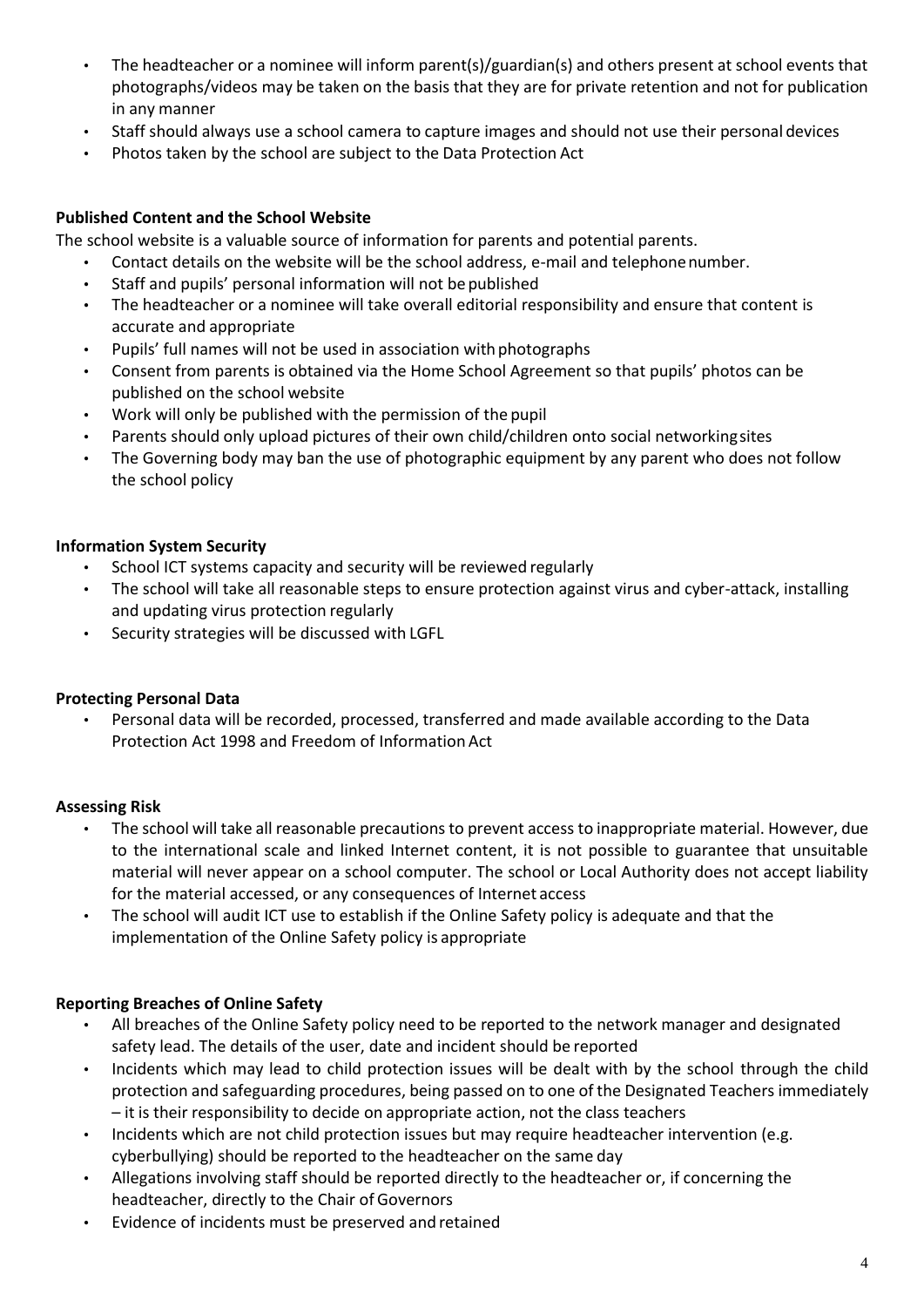• The curriculum will cover how pupils should report incidents (e.g. CEOP button, trusted adult, Childline)

# **Handling Online Safety Complaints**

- Complaints of Internet misuse will be dealt with by a senior member ofstaff
- Any complaint about staff misuse must be referred to the headteacher
- Complaints of a child protection nature must be dealt with in accordance with school child protection procedures
- Parents wishing to complain about Online Safety issues should use the established school complaints procedure
- Discussions will be held with the Community Police to establish procedures for handling potentially illegal issues

## **Communication of the Online Safety Policy**

Pupils:

- Rules for Internet access and Online Safety will be posted in the computersuite
- Pupils will be informed that Internet use will be monitored
- Pupils will be informed of the importance of being safe on social networking sites. This will be strongly reinforced across all year groups during computing/ICT lessons

Staff:

- All staff will be informed about, and given access to, the school Online Safety policy and its importance explained
- Staff should be aware that Internet traffic can be monitored and traced to the individual user. Discretion and professional conduct is essential

Parents:

Parents' attention will be drawn to the school Online Safety policy and information in newsletters and on the school website

Accepted by the Governing Body: December 2019 Review Date: December 2021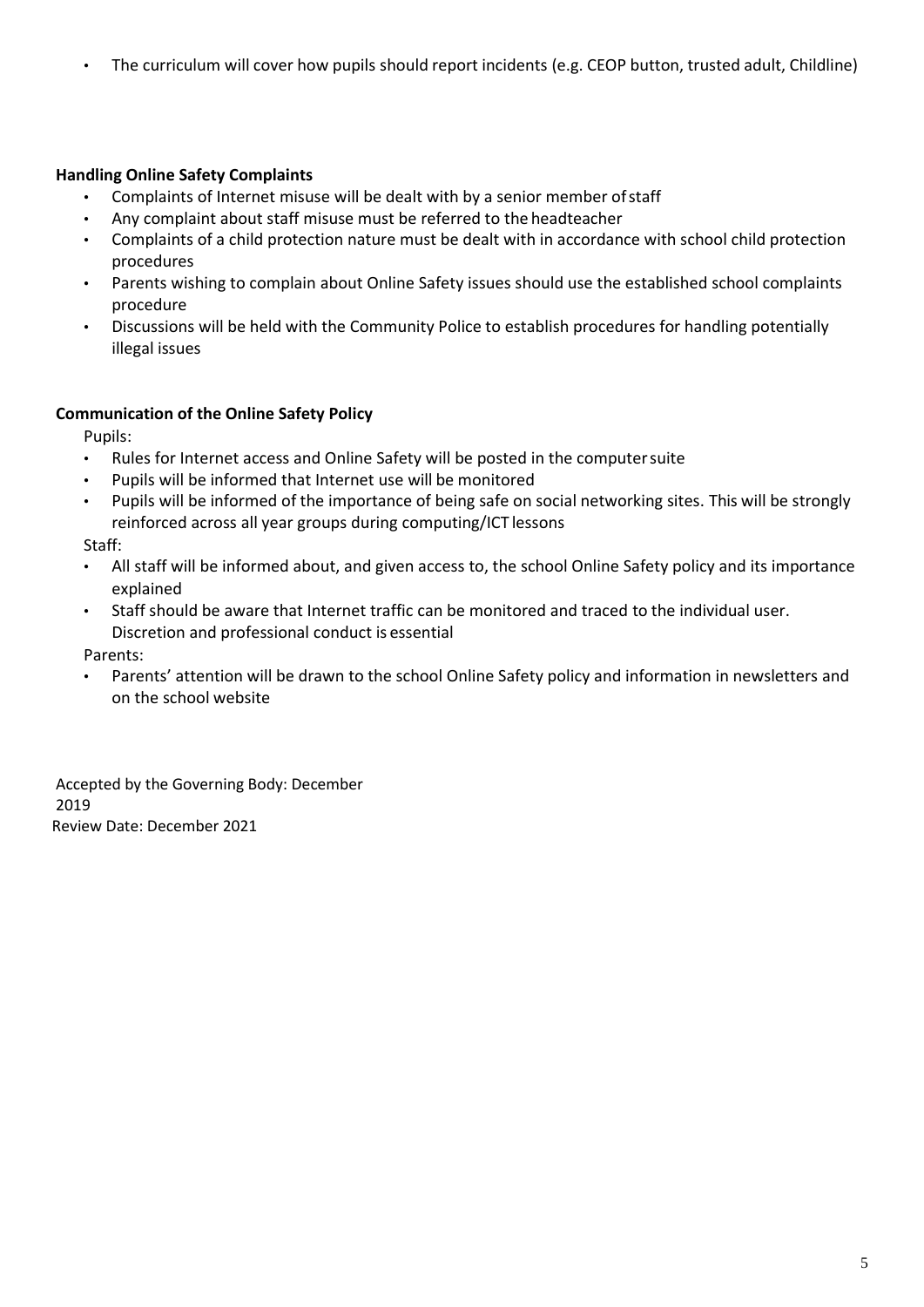| <b>Think before</b><br>you click! |                                                                             |
|-----------------------------------|-----------------------------------------------------------------------------|
| $\left\langle \right\rangle$      | I will only use the Internet and<br>email with an adult present             |
|                                   | I will only click on icons and links<br>when I know they are safe           |
|                                   | I will only send friendly and polite<br>messages                            |
|                                   | If I see something I don't like on a<br>screen, I will always tell an adult |

*With the help of my teacher I have read and understand these rules. I will try my best to follow them.* 

*Name: Date:*



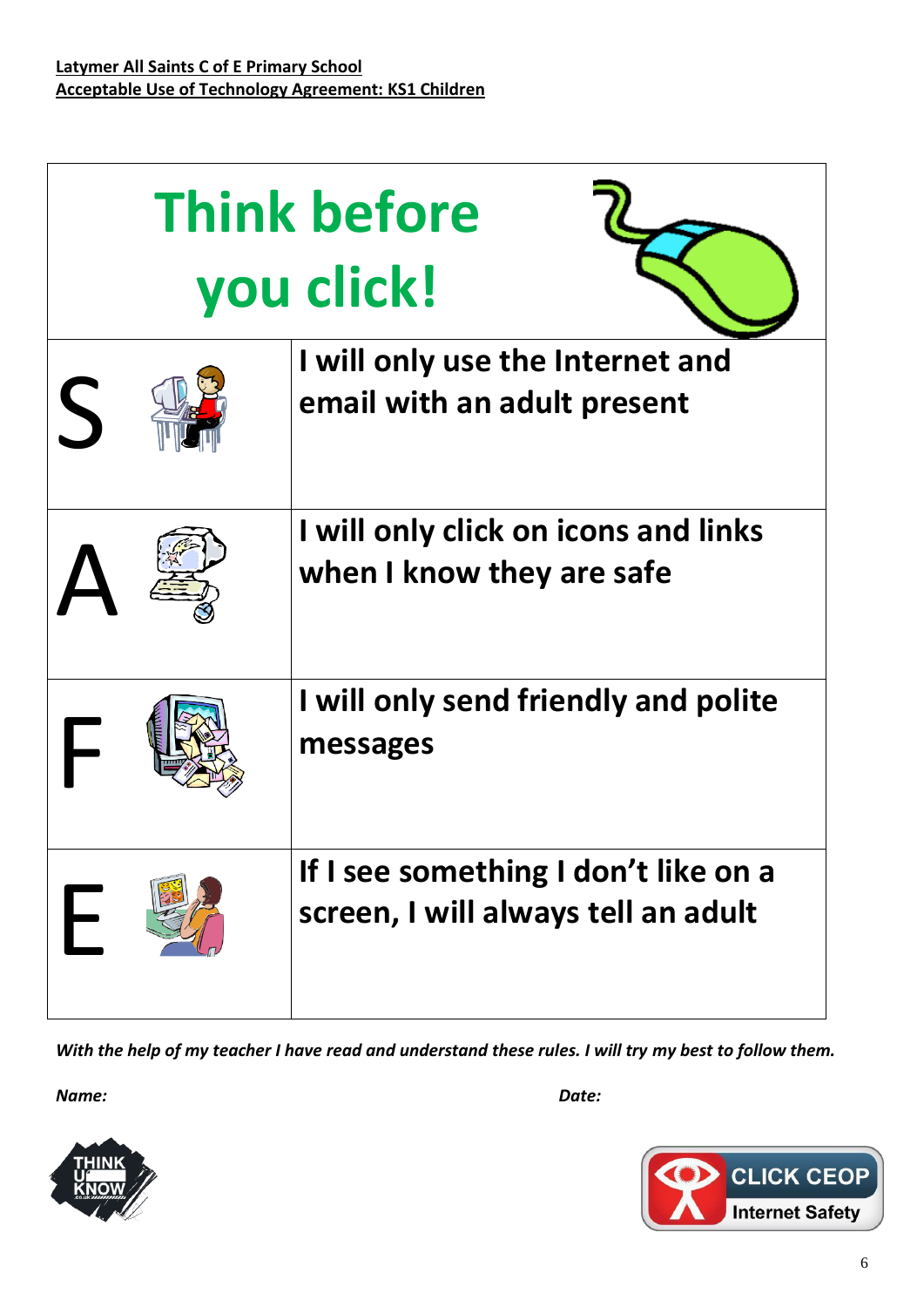# **Latymer All Saints C of E Primary School Acceptable Use of Technology Agreement: KS2 Children**

# **For my own personal safety**:

- I will treat my username and password like my toothbrush I will not share it, nor will I try to use any other person's username and password.
- I am aware that some websites, social networks, games and APPs have age restrictions and I should respect this.
- I will only e-mail people I know, or a responsible adult has approved.
- I will be aware of "stranger danger", when I am communicating on-line.
- I will not give my home address, phone number, send a photograph or video, or give any other personal information, including my school name, that could be used to identify me, my family or my friends, unless a trusted adult has given permission.
- I will never arrange to meet someone I have only ever previously met on the Internet or through a game, unless my parent/carer has given me permission and I take a responsible adult with me.
- I will immediately report any unpleasant or inappropriate material or messages oranything that makes me feel uncomfortable when I see it on-line.
- If my parents feel that I need to bring my mobile phone to school, I will hand it in to the office each morning.

# **I will act as I expect others to act towards me**:

- I will only send or upload polite and sensible messages or images on the computer or my phone.
- I understand that nasty/hurtful messages would be considered as cyberbullying.
- I will not take or distribute images of anyone without their permission.
- I will only edit or delete my own files and not look at, or change, other people's files without their permission.

# **When using the internet for research**:

 I will only use other people's writing, pictures, music or video if I know I have legal copyright permission.

# **Keeping our school system secure**:

- I understand that the school will monitor my use of the ICT systems, email and other digital communications.
- I will not open an attachment, or download a file, unless I know and trust the person who hassent it.
- I will not attempt to visit Internet sites that I know to be banned by the school.
- I will only use the school's computers for schoolwork and homework.
- I will not bring files into school without permission or upload inappropriate material to my workspace.

# *I have read and understand these rules and agree to them.*

*Name: Date:*